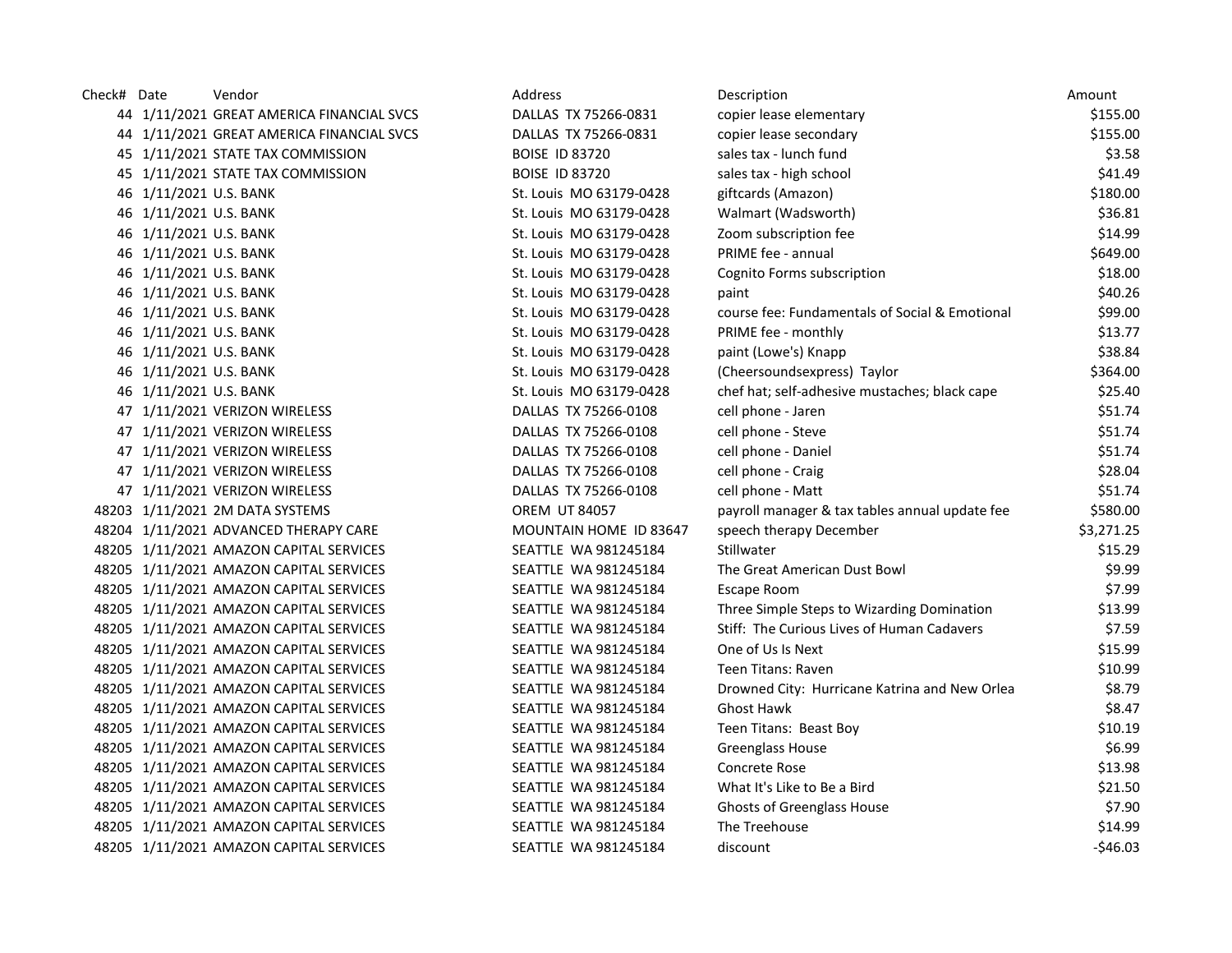| 48205 1/11/2021 AMAZON CAPITAL SERVICES | SEATTLE WA 981245184        | sausage stuffing tubes stainless steel         | \$14.99    |
|-----------------------------------------|-----------------------------|------------------------------------------------|------------|
| 48205 1/11/2021 AMAZON CAPITAL SERVICES | SEATTLE WA 981245184        | refund shipping                                | $-53.99$   |
| 48205 1/11/2021 AMAZON CAPITAL SERVICES | SEATTLE WA 981245184        | core balance disc trainer 14"                  | \$125.90   |
| 48205 1/11/2021 AMAZON CAPITAL SERVICES | SEATTLE WA 981245184        | pkg. pencil grip ergonomic writing aid         | \$9.09     |
| 48205 1/11/2021 AMAZON CAPITAL SERVICES | SEATTLE WA 981245184        | toner cartridge Brother                        | \$38.79    |
| 48205 1/11/2021 AMAZON CAPITAL SERVICES | SEATTLE WA 981245184        | hanging file folder frame letter size          | \$7.98     |
| 48205 1/11/2021 AMAZON CAPITAL SERVICES | SEATTLE WA 981245184        | needle assortment                              | \$4.29     |
| 48205 1/11/2021 AMAZON CAPITAL SERVICES | SEATTLE WA 981245184        | utility knife blades                           | \$9.98     |
| 48205 1/11/2021 AMAZON CAPITAL SERVICES | SEATTLE WA 981245184        | all-purpose glue sticks                        | \$20.49    |
| 48205 1/11/2021 AMAZON CAPITAL SERVICES | SEATTLE WA 981245184        | The Screwtape Letters                          | \$11.99    |
| 48205 1/11/2021 AMAZON CAPITAL SERVICES | SEATTLE WA 981245184        | Red Mountain Rising: A Novel                   | \$14.99    |
| 48205 1/11/2021 AMAZON CAPITAL SERVICES | SEATTLE WA 981245184        | Fever Year: The Killer Flue of 1918            | \$14.39    |
| 48205 1/11/2021 AMAZON CAPITAL SERVICES | SEATTLE WA 981245184        | <b>Red Mountain: A Novel</b>                   | \$14.27    |
| 48205 1/11/2021 AMAZON CAPITAL SERVICES | SEATTLE WA 981245184        | Palo Duro                                      | \$14.99    |
| 48205 1/11/2021 AMAZON CAPITAL SERVICES | SEATTLE WA 981245184        | The Five Wishes of Mr. Murray McBride          | \$15.15    |
| 48205 1/11/2021 AMAZON CAPITAL SERVICES | SEATTLE WA 981245184        | The Book of Lost Friends                       | \$14.46    |
| 48205 1/11/2021 AMAZON CAPITAL SERVICES | SEATTLE WA 981245184        | <b>Bluecrowne</b>                              | \$6.59     |
| 48205 1/11/2021 AMAZON CAPITAL SERVICES | SEATTLE WA 981245184        | The Cursed Castle: An Escape Room in a Book    | \$9.99     |
| 48205 1/11/2021 AMAZON CAPITAL SERVICES | SEATTLE WA 981245184        | The Abduction of Sarah Phillips                | \$14.99    |
| 48205 1/11/2021 AMAZON CAPITAL SERVICES | SEATTLE WA 981245184        | The Totally Awesome book of Useless Informatio | \$12.60    |
| 48205 1/11/2021 AMAZON CAPITAL SERVICES | SEATTLE WA 981245184        | <b>Red Mountain Burning</b>                    | \$14.99    |
| 48205 1/11/2021 AMAZON CAPITAL SERVICES | SEATTLE WA 981245184        | The Thief Knot                                 | \$12.79    |
| 48205 1/11/2021 AMAZON CAPITAL SERVICES | SEATTLE WA 981245184        | Champion of the Titan Games                    | \$13.98    |
| 48205 1/11/2021 AMAZON CAPITAL SERVICES | SEATTLE WA 981245184        | discount                                       | $-$10.00$  |
| 48205 1/11/2021 AMAZON CAPITAL SERVICES | SEATTLE WA 981245184        | parchment paper rounds 16"                     | \$99.95    |
| 48205 1/11/2021 AMAZON CAPITAL SERVICES | SEATTLE WA 981245184        | bar liner 40' black                            | \$32.99    |
| 48205 1/11/2021 AMAZON CAPITAL SERVICES | SEATTLE WA 981245184        | pkg. rubber gloves 10-gauge insulated          | \$34.50    |
| 48205 1/11/2021 AMAZON CAPITAL SERVICES | SEATTLE WA 981245184        | printer toner color                            | \$170.55   |
| 48205 1/11/2021 AMAZON CAPITAL SERVICES | SEATTLE WA 981245184        | printer toner black                            | \$138.00   |
| 48205 1/11/2021 AMAZON CAPITAL SERVICES | SEATTLE WA 981245184        | water bottle filling station                   | \$1,092.06 |
| 48205 1/11/2021 AMAZON CAPITAL SERVICES | SEATTLE WA 981245184        | gold-plated DP display port to HDMI adapter    | \$79.80    |
| 48205 1/11/2021 AMAZON CAPITAL SERVICES | SEATTLE WA 981245184        | velcro cable ties                              | \$46.32    |
| 48205 1/11/2021 AMAZON CAPITAL SERVICES | SEATTLE WA 981245184        | voice data HAM HF radio cord straight wiring   | \$19.98    |
| 48205 1/11/2021 AMAZON CAPITAL SERVICES | SEATTLE WA 981245184        | bluetooth speakers USB powered                 | \$38.38    |
| 48205 1/11/2021 AMAZON CAPITAL SERVICES | SEATTLE WA 981245184        | GTD wireless hand-held mic                     | \$477.00   |
| 48205 1/11/2021 AMAZON CAPITAL SERVICES | SEATTLE WA 981245184        | 3-prong telephone modular plug                 | \$5.65     |
| 48205 1/11/2021 AMAZON CAPITAL SERVICES | SEATTLE WA 981245184        | agar powder                                    | \$24.95    |
| 48205 1/11/2021 AMAZON CAPITAL SERVICES | SEATTLE WA 981245184        | Petri dishes                                   | \$55.80    |
| 48205 1/11/2021 AMAZON CAPITAL SERVICES | <b>SEATTLE WA 981245184</b> | inoculation rod w/50pcs wire needle tips       | \$29.07    |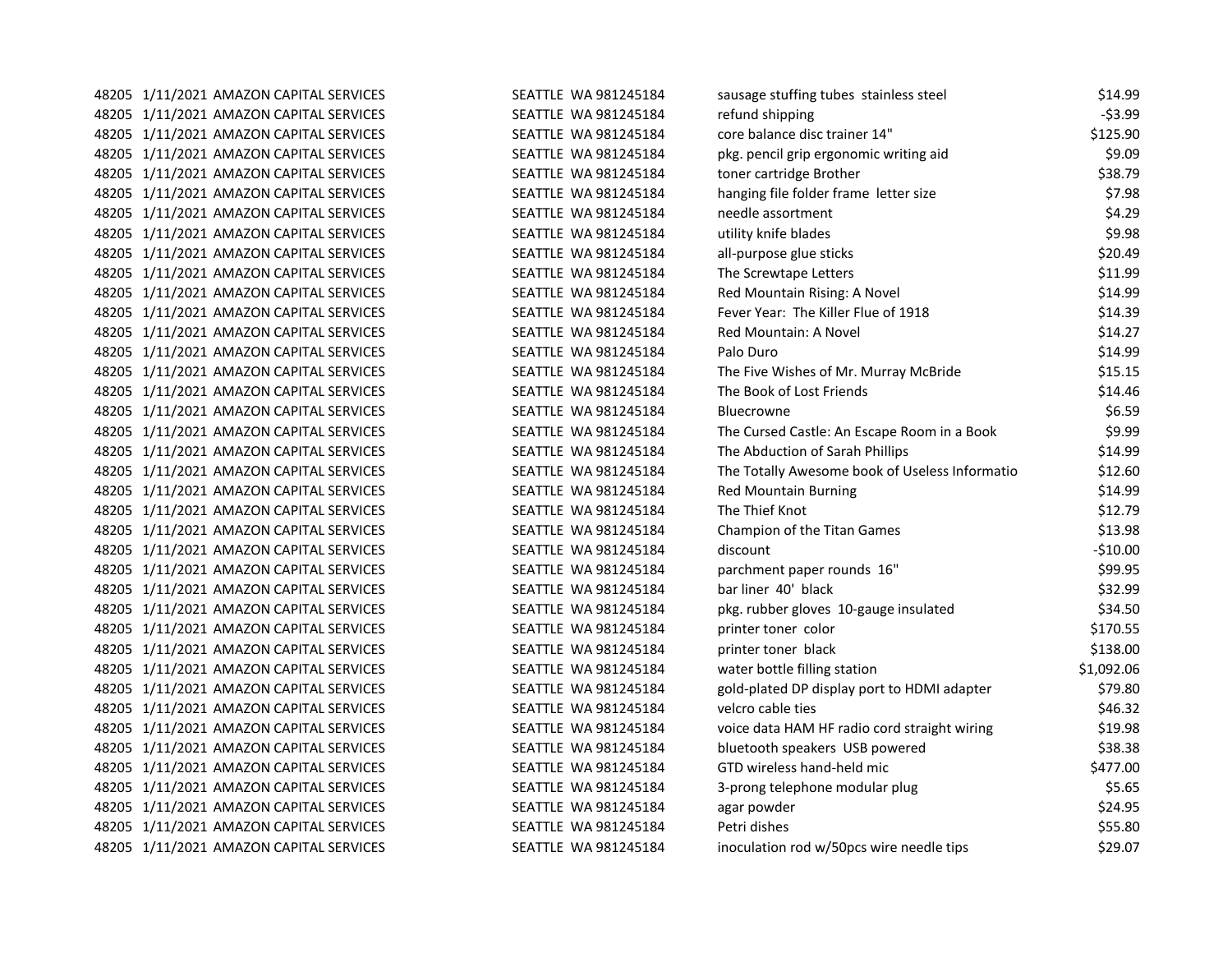| 48205 1/11/2021 AMAZON CAPITAL SERVICES | SEATTLE WA 981245184    | shipping                            | \$6.99   |
|-----------------------------------------|-------------------------|-------------------------------------|----------|
| 48205 1/11/2021 AMAZON CAPITAL SERVICES | SEATTLE WA 981245184    | sausage stuffer stainless steel     | \$522.98 |
| 48205 1/11/2021 AMAZON CAPITAL SERVICES | SEATTLE WA 981245184    | edible bovine collagen casings 23mm | \$37.20  |
| 48205 1/11/2021 AMAZON CAPITAL SERVICES | SEATTLE WA 981245184    | clear edible collagen casing 21mm   | \$119.95 |
| 48205 1/11/2021 AMAZON CAPITAL SERVICES | SEATTLE WA 981245184    | sausage pricker 5.5" 3-prong        | \$7.49   |
| 48206 1/11/2021 BLICK ART MATERIALS     | GALESBURG IL 61402-1267 | constr. paper 9x12 brown            | \$1.69   |
| 48206 1/11/2021 BLICK ART MATERIALS     | GALESBURG IL 61402-1267 | constr. paper 9x12 gray             | \$1.62   |
| 48206 1/11/2021 BLICK ART MATERIALS     | GALESBURG IL 61402-1267 | constr. paper 9x12 green            | \$1.69   |
| 48206 1/11/2021 BLICK ART MATERIALS     | GALESBURG IL 61402-1267 | constr. paper 9x12 holiday green    | \$1.62   |
| 48206 1/11/2021 BLICK ART MATERIALS     | GALESBURG IL 61402-1267 | constr. paper 9x12 holiday red      | \$1.75   |
| 48206 1/11/2021 BLICK ART MATERIALS     | GALESBURG IL 61402-1267 | constr. paper 9x12 light brown      | \$1.69   |
| 48206 1/11/2021 BLICK ART MATERIALS     | GALESBURG IL 61402-1267 | constr. paper 9x12 lilac            | \$1.62   |
| 48206 1/11/2021 BLICK ART MATERIALS     | GALESBURG IL 61402-1267 | constr. paper 9x12 magenta          | \$1.69   |
| 48206 1/11/2021 BLICK ART MATERIALS     | GALESBURG IL 61402-1267 | constr. paper 9x12 orange           | \$1.75   |
| 48206 1/11/2021 BLICK ART MATERIALS     | GALESBURG IL 61402-1267 | constr. paper 9x12 raspberry        | \$1.69   |
| 48206 1/11/2021 BLICK ART MATERIALS     | GALESBURG IL 61402-1267 | constr. paper 9x12 salmon           | \$1.62   |
| 48206 1/11/2021 BLICK ART MATERIALS     | GALESBURG IL 61402-1267 | constr. paper 9x12 yellow           | \$1.62   |
| 48206 1/11/2021 BLICK ART MATERIALS     | GALESBURG IL 61402-1267 | constr. paper 12x18 black           | \$3.21   |
| 48206 1/11/2021 BLICK ART MATERIALS     | GALESBURG IL 61402-1267 | glue sticks mini                    | \$7.95   |
| 48206 1/11/2021 BLICK ART MATERIALS     | GALESBURG IL 61402-1267 | acrylic paint cobalt blue           | \$5.50   |
| 48206 1/11/2021 BLICK ART MATERIALS     | GALESBURG IL 61402-1267 | chub pencil sharpener 1-hole        | \$18.35  |
| 48206 1/11/2021 BLICK ART MATERIALS     | GALESBURG IL 61402-1267 | thermoweb adhesive                  | \$4.99   |
| 48206 1/11/2021 BLICK ART MATERIALS     | GALESBURG IL 61402-1267 | rl. tape 3/4"                       | \$10.92  |
| 48206 1/11/2021 BLICK ART MATERIALS     | GALESBURG IL 61402-1267 | glue dots adhesive 1/1"             | \$3.99   |
| 48206 1/11/2021 BLICK ART MATERIALS     | GALESBURG IL 61402-1267 | constr. paper 12x18 holiday red     | \$4.32   |
| 48206 1/11/2021 BLICK ART MATERIALS     | GALESBURG IL 61402-1267 | constr. paper 12x18 white           | \$4.32   |
| 48206 1/11/2021 BLICK ART MATERIALS     | GALESBURG IL 61402-1267 | constr. paper 12x18 holiday green   | \$4.32   |
| 48206 1/11/2021 BLICK ART MATERIALS     | GALESBURG IL 61402-1267 | 21486-1020 pk. two-hole sharpener   | \$46.34  |
| 48206 1/11/2021 BLICK ART MATERIALS     | GALESBURG IL 61402-1267 | constr. paper 12x18 dark brown      | \$3.40   |
| 48206 1/11/2021 BLICK ART MATERIALS     | GALESBURG IL 61402-1267 | constr. paper 9x12 dark blue        | \$1.75   |
| 48206 1/11/2021 BLICK ART MATERIALS     | GALESBURG IL 61402-1267 | constr. paper 9x12 blue green       | \$1.62   |
| 48206 1/11/2021 BLICK ART MATERIALS     | GALESBURG IL 61402-1267 | constr. paper 9x12 black            | \$1.69   |
| 48206 1/11/2021 BLICK ART MATERIALS     | GALESBURG IL 61402-1267 | constr. paper 9x12 black            | \$2.26   |
| 48206 1/11/2021 BLICK ART MATERIALS     | GALESBURG IL 61402-1267 | modeling clay                       | \$83.90  |
| 48206 1/11/2021 BLICK ART MATERIALS     | GALESBURG IL 61402-1267 | paper plates                        | \$51.96  |
| 48206 1/11/2021 BLICK ART MATERIALS     | GALESBURG IL 61402-1267 | twisteez                            | \$31.55  |
| 48206 1/11/2021 BLICK ART MATERIALS     | GALESBURG IL 61402-1267 | poms assorted                       | \$35.30  |
| 48206 1/11/2021 BLICK ART MATERIALS     | GALESBURG IL 61402-1267 | tempera yellow green                | \$27.95  |
| 48206 1/11/2021 BLICK ART MATERIALS     | GALESBURG IL 61402-1267 | tempera gold                        | \$8.34   |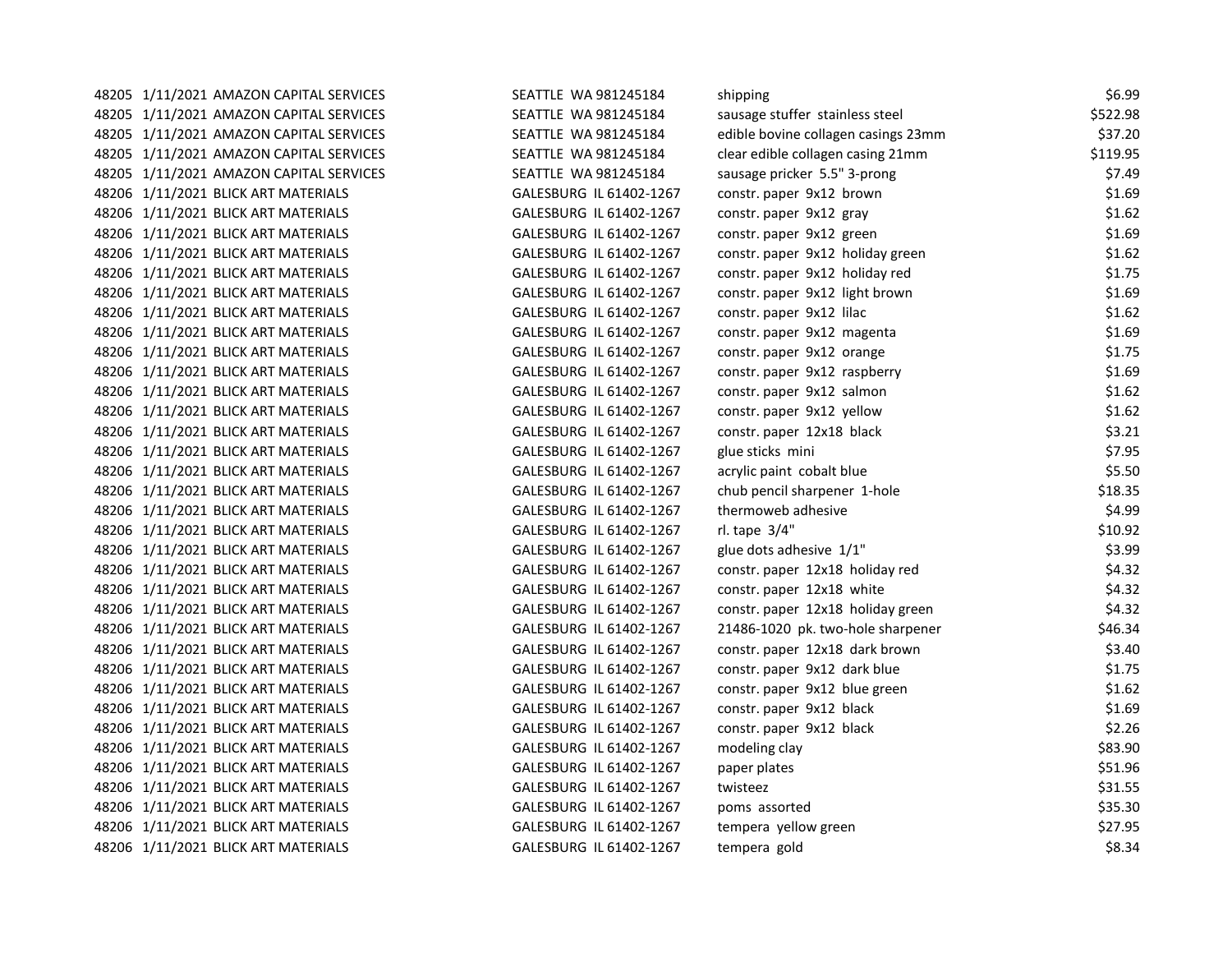| 48206 1/11/2021 BLICK ART MATERIALS    | GALESBURG IL 61402-1267 | tempera emerald                  | \$27.95     |
|----------------------------------------|-------------------------|----------------------------------|-------------|
| 48206 1/11/2021 BLICK ART MATERIALS    | GALESBURG IL 61402-1267 | Elmer's art paste                | \$9.69      |
| 48206 1/11/2021 BLICK ART MATERIALS    | GALESBURG IL 61402-1267 | Elmer's glue stick .21 oz.       | \$13.92     |
| 48207 1/11/2021 BS&R DESIGN & SUPPLIES | TWIN FALLS ID 83301     | cutting boards 12x18"            | \$29.60     |
| 48208 1/11/2021 C8 TRANSPORTATION LLC  | HAGERMAN ID 83332       | JH basketball                    | \$143.72    |
| 48208 1/11/2021 C8 TRANSPORTATION LLC  | HAGERMAN ID 83332       | route fee                        | \$11,776.50 |
| 48208 1/11/2021 C8 TRANSPORTATION LLC  | HAGERMAN ID 83332       | JHBB layover                     | \$20.48     |
| 48208 1/11/2021 C8 TRANSPORTATION LLC  | HAGERMAN ID 83332       | extra route miles                | \$513.38    |
| 48208 1/11/2021 C8 TRANSPORTATION LLC  | HAGERMAN ID 83332       | high school basketball           | \$467.43    |
| 48208 1/11/2021 C8 TRANSPORTATION LLC  | HAGERMAN ID 83332       | <b>HSBB layover</b>              | \$87.75     |
| 48209 1/11/2021 Petty Cash             |                         | petty cash for elementary office | \$42.10     |
| 48210 1/11/2021 CHAPPEL'S MARKET       | HAGERMAN ID 83332       | food for ARTEC                   | \$6.06      |
| 48210 1/11/2021 CHAPPEL'S MARKET       | HAGERMAN ID 83332       | food for ARTEC                   | \$65.91     |
| 48210 1/11/2021 CHAPPEL'S MARKET       | HAGERMAN ID 83332       | food for ARTEC                   | \$12.45     |
| 48210 1/11/2021 CHAPPEL'S MARKET       | HAGERMAN ID 83332       | food for ARTEC                   | \$21.87     |
| 48210 1/11/2021 CHAPPEL'S MARKET       | HAGERMAN ID 83332       | food for ARTEC                   | \$10.61     |
| 48210 1/11/2021 CHAPPEL'S MARKET       | HAGERMAN ID 83332       | food for ARTEC                   | \$10.32     |
| 48210 1/11/2021 CHAPPEL'S MARKET       | HAGERMAN ID 83332       | food for ARTEC                   | \$21.85     |
| 48210 1/11/2021 CHAPPEL'S MARKET       | HAGERMAN ID 83332       | food for ARTEC                   | \$36.46     |
| 48210 1/11/2021 CHAPPEL'S MARKET       | HAGERMAN ID 83332       | food for ARTEC                   | \$34.47     |
| 48210 1/11/2021 CHAPPEL'S MARKET       | HAGERMAN ID 83332       | food for ARTEC                   | \$17.41     |
| 48210 1/11/2021 CHAPPEL'S MARKET       | HAGERMAN ID 83332       | food for ARTEC                   | \$52.60     |
| 48210 1/11/2021 CHAPPEL'S MARKET       | HAGERMAN ID 83332       | food for cafeteria               | \$28.01     |
| 48210 1/11/2021 CHAPPEL'S MARKET       | HAGERMAN ID 83332       | food for cafeteria               | \$11.97     |
| 48210 1/11/2021 CHAPPEL'S MARKET       | HAGERMAN ID 83332       | supplies for enrichment          | \$12.37     |
| 48210 1/11/2021 CHAPPEL'S MARKET       | HAGERMAN ID 83332       | supplies for enrichment          | \$18.06     |
| 48210 1/11/2021 CHAPPEL'S MARKET       | HAGERMAN ID 83332       | supplies for enrichment          | \$8.45      |
| 48210 1/11/2021 CHAPPEL'S MARKET       | HAGERMAN ID 83332       | art supplies                     | \$44.20     |
| 48210 1/11/2021 CHAPPEL'S MARKET       | HAGERMAN ID 83332       | credit for overpayment           | $-55.97$    |
| 48210 1/11/2021 CHAPPEL'S MARKET       | HAGERMAN ID 83332       | food for ARTEC                   | \$20.20     |
| 48210 1/11/2021 CHAPPEL'S MARKET       | HAGERMAN ID 83332       | food for cafeteria               | \$4.98      |
| 48210 1/11/2021 CHAPPEL'S MARKET       | HAGERMAN ID 83332       | food for cafeteria               | \$28.84     |
| 48211 1/11/2021 CHARLIE'S PRODUCE      | SEATTLE WA 98124        | food for cafeteria               | \$154.05    |
| 48211 1/11/2021 CHARLIE'S PRODUCE      | SEATTLE WA 98124        | food for cafeteria               | \$55.70     |
| 48211 1/11/2021 CHARLIE'S PRODUCE      | SEATTLE WA 98124        | produce for FFVP                 | \$274.40    |
| 48211 1/11/2021 CHARLIE'S PRODUCE      | SEATTLE WA 98124        | produce for FFVP                 | \$185.40    |
| 48211 1/11/2021 CHARLIE'S PRODUCE      | SEATTLE WA 98124        | produce for FFVP                 | \$26.20     |
| 48212 1/11/2021 CITY OF HAGERMAN       | HAGERMAN ID 83332       | water/sewer old gym              | \$146.88    |
| 48212 1/11/2021 CITY OF HAGERMAN       | HAGERMAN ID 83332       | water/sewer elementary           | \$161.04    |
|                                        |                         |                                  |             |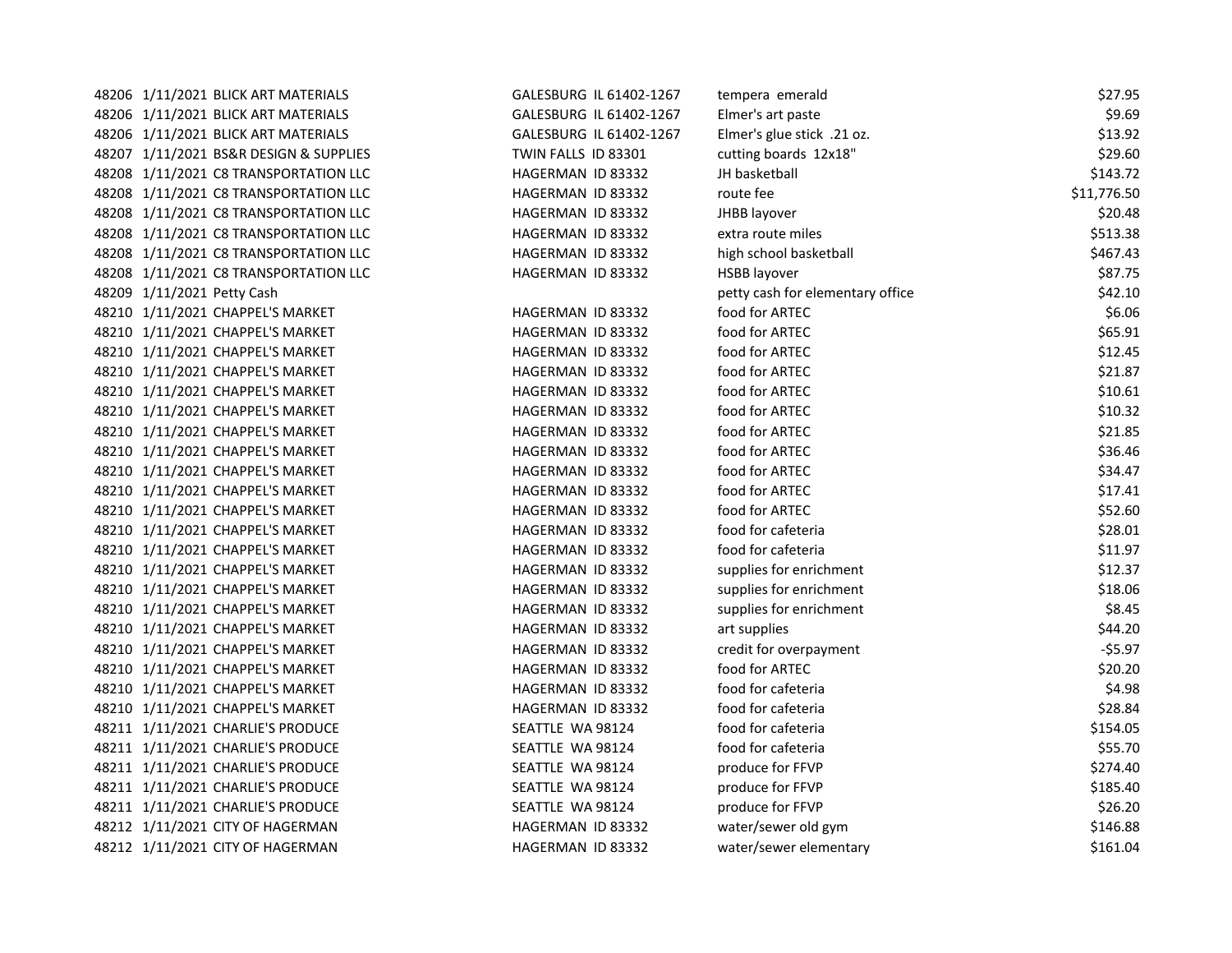| 48212 1/11/2021 CITY OF HAGERMAN                      | HAGERMAN ID 83332         | ag building                               | \$155.09   |
|-------------------------------------------------------|---------------------------|-------------------------------------------|------------|
| 48212 1/11/2021 CITY OF HAGERMAN                      | HAGERMAN ID 83332         | water/sewer high school                   | $-594.08$  |
| 48213 1/11/2021 DAVID STANDLEY Ph.D.                  | CARMEL CA 93921           | pyschological services August & September | \$3,000.00 |
| 48213 1/11/2021 DAVID STANDLEY Ph.D.                  | CARMEL CA 93921           | pyschological services October            | \$2,025.00 |
| 48213 1/11/2021 DAVID STANDLEY Ph.D.                  | CARMEL CA 93921           | pyschological services November           | \$1,750.00 |
| 48213 1/11/2021 DAVID STANDLEY Ph.D.                  | CARMEL CA 93921           | pyschological services December           | \$1,390.62 |
| 48214 1/11/2021 FRANZ FAMILY BAKERIES                 | LOS ANGELES CA 90074-2654 | food for cafeteria                        | \$35.00    |
| 48214 1/11/2021 FRANZ FAMILY BAKERIES                 | LOS ANGELES CA 90074-2654 | food for cafeteria                        | \$35.00    |
| 48215 1/11/2021 GoodSource Solutions                  | Emmett ID 83617           | food for cafeteria                        | \$602.28   |
| 48215 1/11/2021 GoodSource Solutions                  | Emmett ID 83617           | food for cafeteria                        | \$155.94   |
| 48215 1/11/2021 GoodSource Solutions                  | Emmett ID 83617           | food for cafeteria                        | \$4,012.26 |
| 48216 1/11/2021 GOODING COUNTY TREASURER              | <b>GOODING ID 83330</b>   | solid waste fee 2020                      | \$286.00   |
| 48217 1/11/2021 HAFFNER'S LOCK & KEY                  | TWIN FALLS ID 83301       | replace lock for delivery door in kitchen | \$136.00   |
| 48218 1/11/2021 Idaho Assoc. of School Administrators | Boise ID 83705            | Idaho employment website fee              | \$54.00    |
| 48219 1/11/2021 IDAHO POWER COMPANY                   | BOISE ID 83721-0030       | outside lighting                          | \$57.58    |
| 48219 1/11/2021 IDAHO POWER COMPANY                   | BOISE ID 83721-0030       | irrigation pump                           | \$10.28    |
| 48219 1/11/2021 IDAHO POWER COMPANY                   | BOISE ID 83721-0030       | elementary                                | \$3,102.51 |
| 48219 1/11/2021 IDAHO POWER COMPANY                   | BOISE ID 83721-0030       | ag building                               | \$241.60   |
| 48219 1/11/2021 IDAHO POWER COMPANY                   | BOISE ID 83721-0030       | high school                               | \$1,161.03 |
| 48219 1/11/2021 IDAHO POWER COMPANY                   | BOISE ID 83721-0030       | old gym                                   | \$601.98   |
| 48219 1/11/2021 IDAHO POWER COMPANY                   | BOISE ID 83721-0030       | football lights                           | \$5.14     |
| 48220 1/11/2021 IDHW                                  | Boise ID 83720-0036       | Medicaid match                            | \$5,000.00 |
| 48221 1/11/2021 INTEGRATED TECHNOLOGIES               | TWIN FALLS ID 83303-1843  | elementary copier - office                | \$65.55    |
| 48221 1/11/2021 INTEGRATED TECHNOLOGIES               | TWIN FALLS ID 83303-1843  | secondary copier                          | \$122.32   |
| 48221 1/11/2021 INTEGRATED TECHNOLOGIES               | TWIN FALLS ID 83303-1843  | elementary copier - teacher work room     | \$406.20   |
| 48222 1/11/2021 Lierman Cheyanna                      | Gooding ID 83330          | OT services December                      | \$476.00   |
| 48223 1/11/2021 Meadow Gold Dairy                     | ATLANTA GA 30374-6496     | dairy products for cafeteria              | \$803.35   |
| 48223 1/11/2021 Meadow Gold Dairy                     | ATLANTA GA 30374-6496     | dairy products for cafeteria              | \$247.26   |
| 48223 1/11/2021 Meadow Gold Dairy                     | ATLANTA GA 30374-6496     | dairy products for cafeteria              | \$797.10   |
| 48224 1/11/2021 NORCO INC.                            | TWIN FALLS ID 83301       | acetylene                                 | \$41.99    |
| 48224 1/11/2021 NORCO INC.                            | TWIN FALLS ID 83301       | oxygen                                    | \$15.80    |
| 48224 1/11/2021 NORCO INC.                            | TWIN FALLS ID 83301       | carbon dioxide/argon                      | \$29.75    |
| 48224 1/11/2021 NORCO INC.                            | TWIN FALLS ID 83301       | argon                                     | \$29.75    |
| 48224 1/11/2021 NORCO INC.                            | TWIN FALLS ID 83301       | band saw blade                            | \$46.44    |
| 48225 1/11/2021 OFFICE DEPOT                          | CHICAGO IL 60680-1040     | return - won't fit                        | $-$109.99$ |
| 48225 1/11/2021 OFFICE DEPOT                          | CHICAGO IL 60680-1040     | toner cartridge cyan HP M477              | \$109.99   |
| 48225 1/11/2021 OFFICE DEPOT                          | CHICAGO IL 60680-1040     | toner cartridge 410A black (Charlee)      | \$72.23    |
| 48226 1/11/2021 Pacific Steel & Recycling             | Twin Falls ID 83303-1413  | metal for welding                         | \$495.61   |
| 48226 1/11/2021 Pacific Steel & Recycling             | Twin Falls ID 83303-1413  | metal for welding                         | \$26.65    |
|                                                       |                           |                                           |            |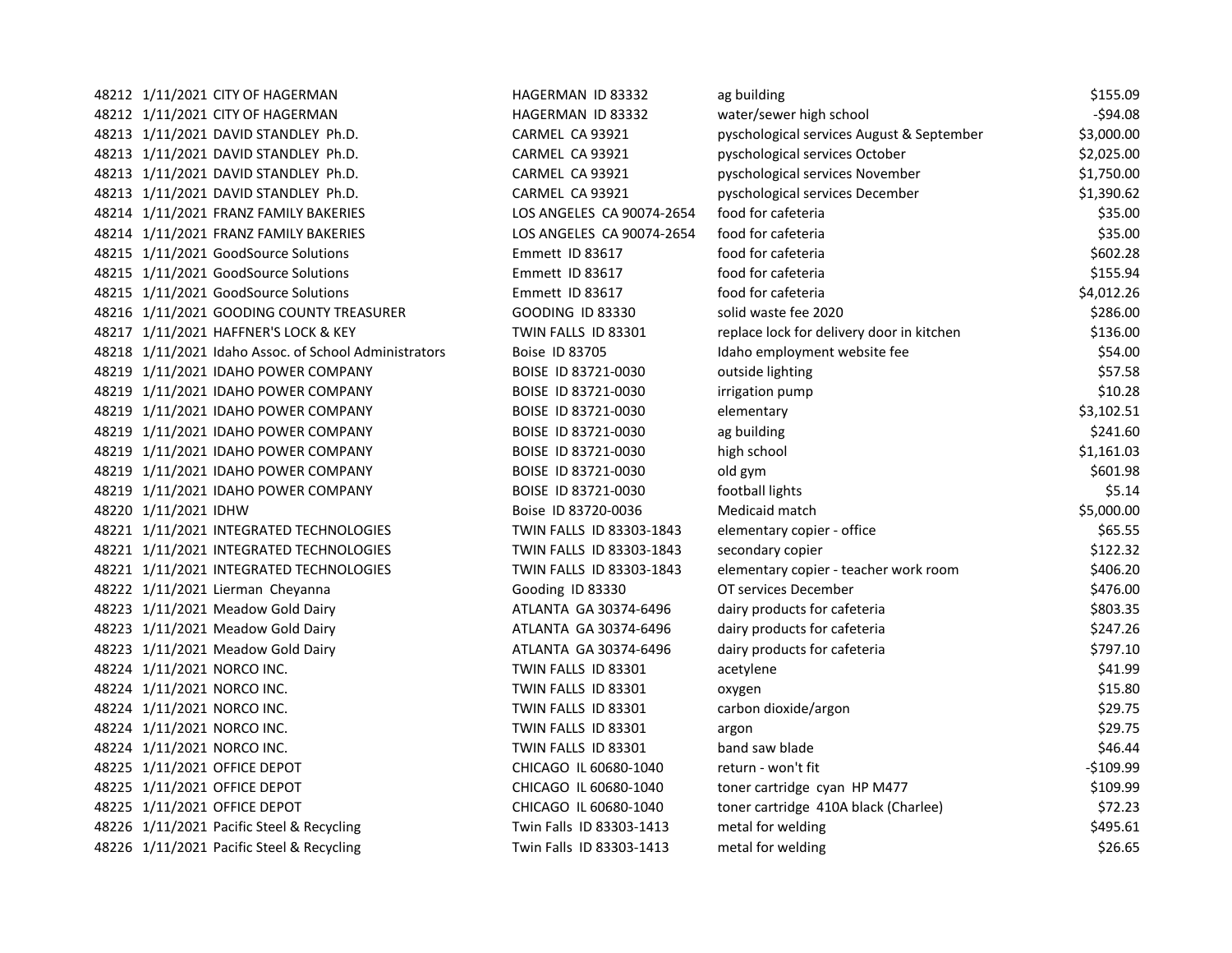| 48226 1/11/2021 Pacific Steel & Recycling    | Twin Falls ID 83303-1413 | metal for welding                              | \$174.64     |
|----------------------------------------------|--------------------------|------------------------------------------------|--------------|
| 48227 1/11/2021 PLATT ELECTRIC               | Boston MA 02241-8759     | light bulbs                                    | \$731.20     |
| 48227 1/11/2021 PLATT ELECTRIC               | Boston MA 02241-8759     | credit from prior month return item            | $-5291.78$   |
| 48228 1/11/2021 Pro Active Behavioral Health | Twin Falls ID 83301      | behavior intervention 12/7-12/10/20            | \$1,024.00   |
| 48228 1/11/2021 Pro Active Behavioral Health | Twin Falls ID 83301      | behavior intervention 12/14-12/17/20           | \$968.00     |
| 48228 1/11/2021 Pro Active Behavioral Health | Twin Falls ID 83301      | behavior intervention 12/1-12/3/20             | \$784.00     |
| 48229 1/11/2021 Rinard Media                 | Twin Falls ID 83301      | website hosting & maint                        | \$700.00     |
| 48230 1/11/2021 SHAMROCK FOODS               | SEATTLE WA 98124-1846    | food for cafeteria                             | \$73.45      |
| 48230 1/11/2021 SHAMROCK FOODS               | SEATTLE WA 98124-1846    | food for cafeteria                             | \$68.88      |
| 48230 1/11/2021 SHAMROCK FOODS               | SEATTLE WA 98124-1846    | produce for FFVP                               | \$70.68      |
| 48230 1/11/2021 SHAMROCK FOODS               | SEATTLE WA 98124-1846    | cutlery                                        | \$139.44     |
| 48230 1/11/2021 SHAMROCK FOODS               | SEATTLE WA 98124-1846    | vinyl gloves                                   | \$46.22      |
| 48230 1/11/2021 SHAMROCK FOODS               | SEATTLE WA 98124-1846    | storage bags qt.                               | \$39.67      |
| 48231 1/11/2021 SYSCO Idaho Inc.             | Boise ID 83717-0007      | cs. foam bowls 10 oz.                          | \$50.35      |
| 48231 1/11/2021 SYSCO Idaho Inc.             | Boise ID 83717-0007      | cs. foam bowls 12 oz.                          | \$57.90      |
| 48231 1/11/2021 SYSCO Idaho Inc.             | Boise ID 83717-0007      | cs. foam trays                                 | \$86.36      |
| 48231 1/11/2021 SYSCO Idaho Inc.             | Boise ID 83717-0007      | cs. plastic portion cups 4 oz.                 | \$42.84      |
| 48231 1/11/2021 SYSCO Idaho Inc.             | Boise ID 83717-0007      | cs. plastic portion cups 9 oz.                 | \$41.81      |
| 48231 1/11/2021 SYSCO Idaho Inc.             | Boise ID 83717-0007      | food for cafeteria                             | \$387.08     |
| 48231 1/11/2021 SYSCO Idaho Inc.             | Boise ID 83717-0007      | food for cafeteria                             | \$344.14     |
| 48231 1/11/2021 SYSCO Idaho Inc.             | Boise ID 83717-0007      | cs. ziploc bags                                | \$27.52      |
| 48231 1/11/2021 SYSCO Idaho Inc.             | Boise ID 83717-0007      | cs. lid plastic                                | \$48.97      |
| 48232 1/11/2021 T-Mobile                     | Cincinnati OH 45274-2596 | mobile hotspot devices                         | \$484.80     |
| 48233 1/11/2021 TEACHER SYNERGY LLC          | CHICAGO IL 60675         | informational tex reading comprehension passag | \$25.00      |
| 48233 1/11/2021 TEACHER SYNERGY LLC          | CHICAGO IL 60675         | ELA escape room bundle - reading & writing (Ow | \$30.00      |
| 48233 1/11/2021 TEACHER SYNERGY LLC          | CHICAGO IL 60675         | digital bell ringers reading comprehension pas | \$20.00      |
| 48234 1/11/2021 TREASURE VALLEY COFFEE INC   | <b>BOISE ID 83713</b>    | drinking water                                 | \$27.00      |
| 48235 1/11/2021 US POSTMASTER                | HAGERMAN ID 83332        | rolls stamps                                   | \$165.00     |
| 48236 1/11/2021 V2 Ventures LLC              | Southfield MI 48034      | internet services January                      | \$870.61     |
| 48237 1/11/2021 Valley Wide Cooperative      | Jerome ID 83338-6138     | propane for high school                        | \$1,080.28   |
| 48237 1/11/2021 Valley Wide Cooperative      | Jerome ID 83338-6138     | propane for high school                        | \$724.50     |
| 48237 1/11/2021 Valley Wide Cooperative      | Jerome ID 83338-6138     | tank rent                                      | \$65.00      |
| 48237 1/11/2021 Valley Wide Cooperative      | Jerome ID 83338-6138     | propane for high school                        | \$909.56     |
| 48237 1/11/2021 Valley Wide Cooperative      | Jerome ID 83338-6138     | propane for high school                        | \$1,079.20   |
| 48238 1/11/2021 Venture Upward LLC           | Orem UT 84097            | Grades 6-8                                     | \$9,712.50   |
| 48238 1/11/2021 Venture Upward LLC           | Orem UT 84097            | credit for teacher salary                      | $-51,199.84$ |
| 48238 1/11/2021 Venture Upward LLC           | Orem UT 84097            | kindergarten                                   | \$2,250.00   |
| 48238 1/11/2021 Venture Upward LLC           | Orem UT 84097            | Grades 1-5                                     | \$28,900.00  |
| 48239 1/11/2021 WALMART COMMUNITY            | ATLANTA GA 30353-0934    | microwave for breakroom                        | \$69.88      |
|                                              |                          |                                                |              |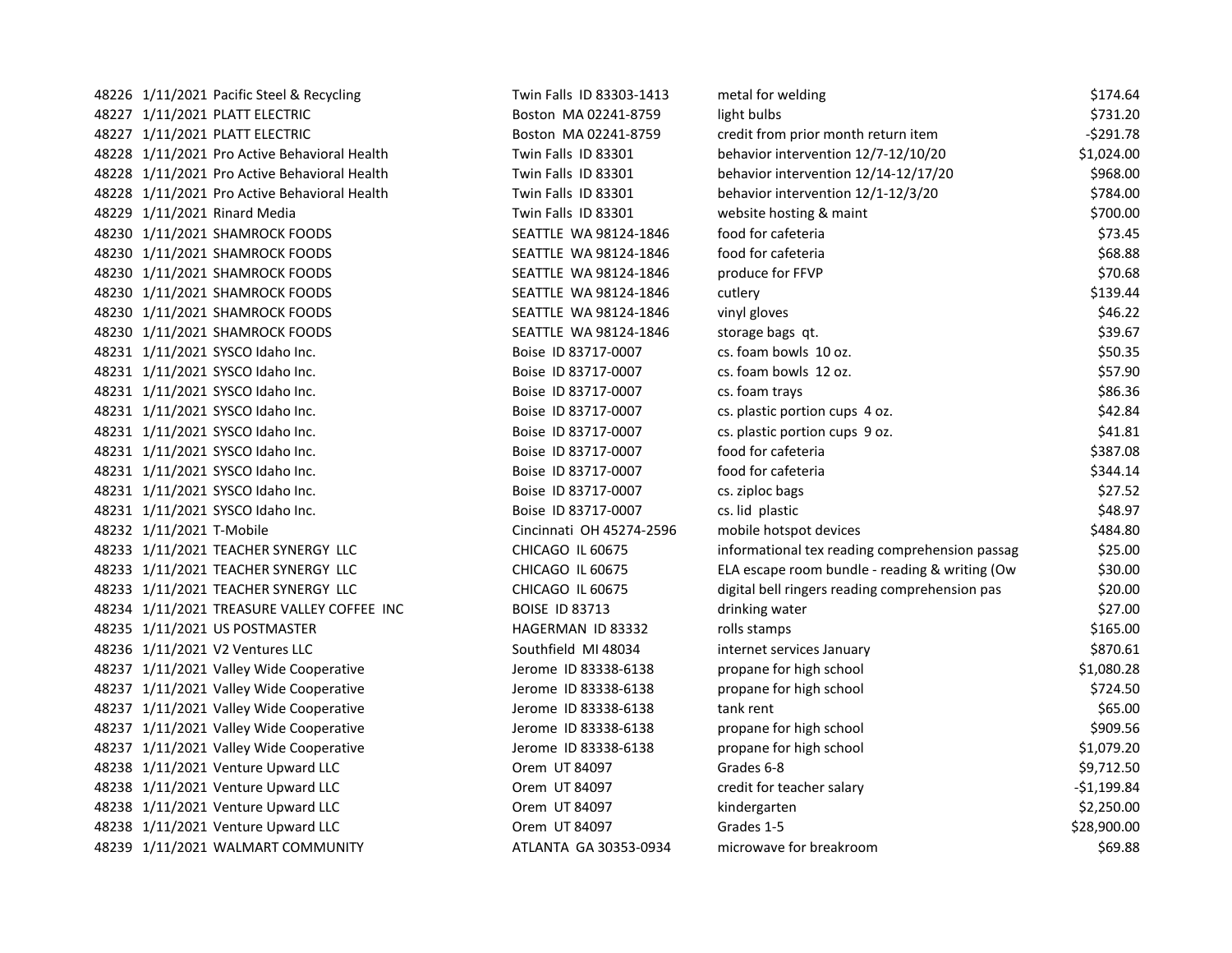48240 1/11/2021 WAXIE SANITARY SUPPLY LOS ANGELES CA 90074-8802 18" blue floor coater \$27.66 48240 1/11/2021 WAXIE SANITARY SUPPLY LOS ANGELES CA 90074-8802 drum floor finish \$613.00 48241 1/11/2021 WESTERN WASTE SERVICES THE SERVICES SERVICES SERVICES ASSESSED A SERVICES SERVICES A SERVICES S 48242 1/11/2021 WICKHAM ENTERPRISES INC. HAGERMAN ID 83332 propane (from last fiscal year) \$14.63 48243 1/12/2021 BS&R DESIGN & SUPPLIES TWIN FALLS ID 83301 spring-assisted cover (40 gallon) \$1,049.12 48243 1/12/2021 BS&R DESIGN & SUPPLIES TWIN FALLS ID 83301 kettle electric tilting \$14,949.42 48243 1/12/2021 BS&R DESIGN & SUPPLIES TWIN FALLS ID 83301 freight \$475.00 48243 1/12/2021 BS&R DESIGN & SUPPLIES TWIN FALLS ID 83301 labor/delivery and the settlement of the state of the state of the state of the state of the state of the state of the state of the state of the state of the state 48243 1/12/2021 BS&R DESIGN & SUPPLIES TWIN FALLS ID 83301 2" tangent draw-off valve with strainer \$805.91 48244 1/14/2021 MISTY WOOD **BLISS ID 83314** refund student meals \$229.95 48264 1/20/2021 AMERICAN FIDELITY CO - Flex Kansas City MO 64121-9326 Am Fidelity - HSA Svg - 012021 \$7.55 48264 1/20/2021 AMERICAN FIDELITY CO - Flex Kansas City MO 64121-9326 Am Fidelity - HSA Svg - 012021 \$131.35 48264 1/20/2021 AMERICAN FIDELITY CO - Flex Kansas City MO 64121-9326 Am Fidelity - HSA Svg - 012021 \$43.49 48264 1/20/2021 AMERICAN FIDELITY CO - Flex Kansas City MO 64121-9326 Am Fidelity - HSA Svg - 012021 \$481.91 48264 1/20/2021 AMERICAN FIDELITY CO - Flex Kansas City MO 64121-9326 Am Fidelity - HSA Svg - 012021 \$3.72 48264 1/20/2021 AMERICAN FIDELITY CO - Flex Kansas City MO 64121-9326 Am Fidelity - HSA Svg - 012021 \$131.35 48264 1/20/2021 AMERICAN FIDELITY CO - Flex Kansas City MO 64121-9326 Am Fidelity - HSA Svg - 012021 \$386.50 48264 1/20/2021 AMERICAN FIDELITY CO - Flex Kansas City MO 64121-9326 Am Fidelity - HSA Svg - 012021 \$127.63 48265 1/20/2021 BLUE CROSS OF IDAHO BOISE ID 83707-0948 Blue Cross - 012021 51,249.25 48265 1/20/2021 BLUE CROSS OF IDAHO BOISE ID 83707-0948 Blue Cross - HSA - 012021 \$185.03 48265 1/20/2021 BLUE CROSS OF IDAHO BOISE ID 83707-0948 Blue Cross - HSA - 012021 \$7,542.07 48265 1/20/2021 BLUE CROSS OF IDAHO BOISE ID 83707-0948 Blue Cross - HSA - 012021 \$558.95 \$558.95 48265 1/20/2021 BLUE CROSS OF IDAHO BOISE ID 83707-0948 Blue Cross - 012021 5114.00 48265 1/20/2021 BLUE CROSS OF IDAHO BOISE ID 83707-0948 Blue Cross - 012021 5662.36 48265 1/20/2021 BLUE CROSS OF IDAHO BOISE ID 83707-0948 Blue Cross - 012021 344.49 48265 1/20/2021 BLUE CROSS OF IDAHO BOISE ID 83707-0948 Blue Cross - 012021 5834.22 48265 1/20/2021 BLUE CROSS OF IDAHO BOISE ID 83707-0948 Blue Cross - 012021 5517.73 48265 1/20/2021 BLUE CROSS OF IDAHO BOISE ID 83707-0948 Blue Cross - 012021 51,989.88 48265 1/20/2021 BLUE CROSS OF IDAHO BOISE ID 83707-0948 Blue Cross - 012021 5345.15 48265 1/20/2021 BLUE CROSS OF IDAHO BOISE ID 83707-0948 Blue Cross - 012021 51,329.82 48265 1/20/2021 BLUE CROSS OF IDAHO BOISE ID 83707-0948 Blue Cross-PPO - 012021 \$3,693.72 48265 1/20/2021 BLUE CROSS OF IDAHO BOISE ID 83707-0948 Blue Cross - 012021 527.94 48265 1/20/2021 BLUE CROSS OF IDAHO BOISE ID 83707-0948 Blue Cross - HSA - 012021 5543.11 48265 1/20/2021 BLUE CROSS OF IDAHO BOISE ID 83707-0948 Blue Cross - 012021 5448.08 48266 1/20/2021 Internal Revenue Service **Internal Revenue Service** Internal RS-Fica - 012021 **185-Fica - 012021** \$22.75 48266 1/20/2021 Internal Revenue Service IRS-Fica - 012021 \$331.50 48266 1/20/2021 Internal Revenue Service **Internal Revenue Service** Internal Revenue Service **Internal Revenue Service** S303.29 48266 1/20/2021 Internal Revenue Service **Internal Revenue Service** Internal Revenue Service **Internal Revenue Service** Internal Revenue Service Internal Revenue Service Internal Revenue Service Internal Revenue Service In 48266 1/20/2021 Internal Revenue Service IRS-Fica - 012021 \$3,849.90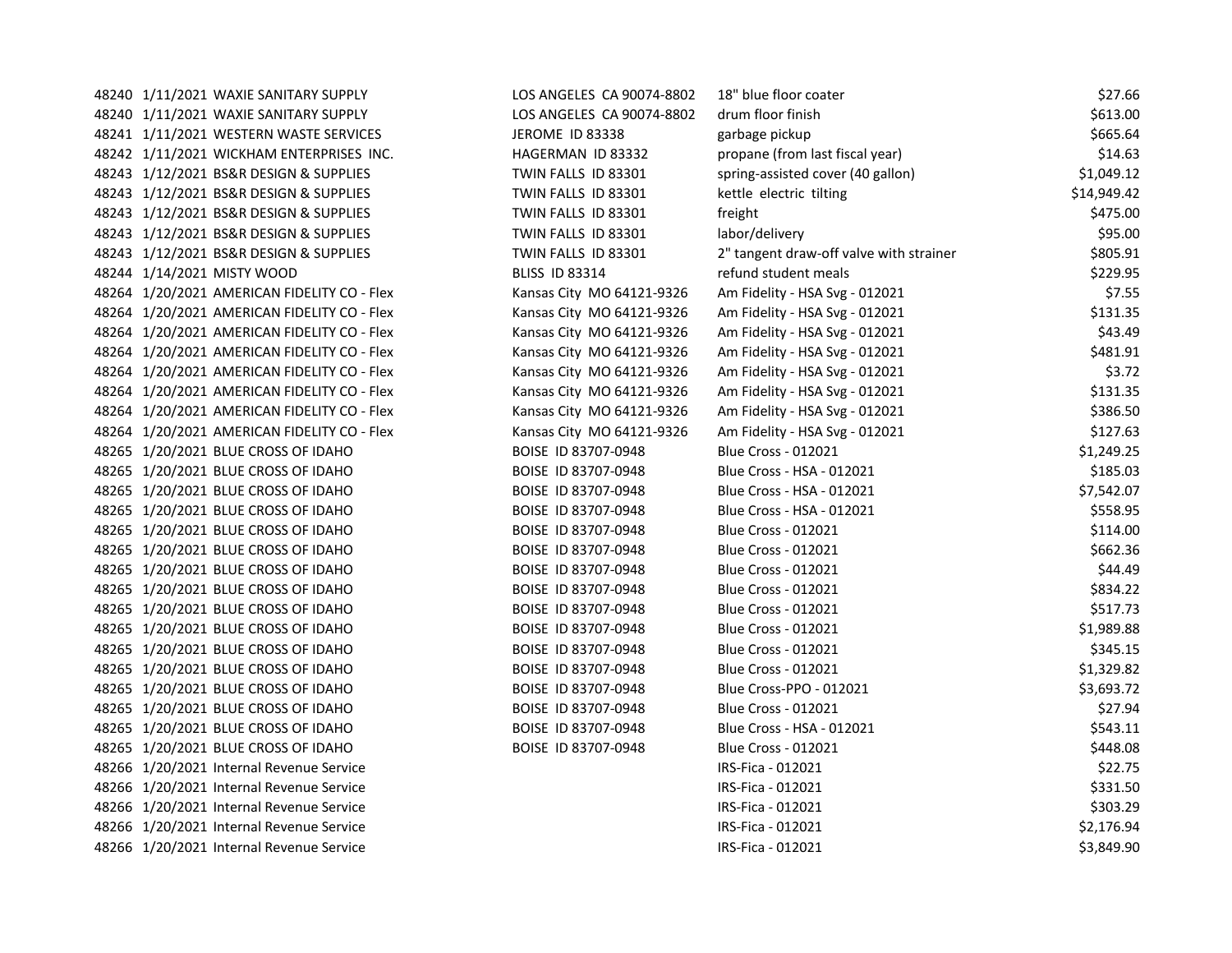| 48266 1/20/2021 Internal Revenue Service                |                     | IRS-Fica - 012021           | \$525.37   |
|---------------------------------------------------------|---------------------|-----------------------------|------------|
| 48266 1/20/2021 Internal Revenue Service                |                     | IRS-Fica - 012021           | \$334.23   |
| 48266 1/20/2021 Internal Revenue Service                |                     | IRS-Fica - 012021           | \$113.36   |
| 48266 1/20/2021 Internal Revenue Service                |                     | IRS-Fica - 012021           | \$1.48     |
| 48266 1/20/2021 Internal Revenue Service                |                     | IRS-Fica - 012021           | \$116.27   |
| 48266 1/20/2021 Internal Revenue Service                |                     | IRS-Fica - 012021           | \$334.69   |
| 48266 1/20/2021 Internal Revenue Service                |                     | IRS-Fica - 012021           | \$1,080.08 |
| 48266 1/20/2021 Internal Revenue Service                |                     | IRS-Fica - 012021           | \$546.96   |
| 48266 1/20/2021 Internal Revenue Service                |                     | IRS-Fica - 012021           | \$27.49    |
| 48266 1/20/2021 Internal Revenue Service                |                     | IRS-Fica - 012021           | \$291.12   |
| 48266 1/20/2021 Internal Revenue Service                |                     | IRS-Fica - 012021           | \$21.51    |
| 48266 1/20/2021 Internal Revenue Service                |                     | IRS-Medicare - 012021       | \$67.27    |
| 48266 1/20/2021 Internal Revenue Service                |                     | Medicare - 012021           | \$15.36    |
| 48266 1/20/2021 Internal Revenue Service                |                     | IRS-Fica - 012021           | \$251.57   |
| 48266 1/20/2021 Internal Revenue Service                |                     | IRS-Fica - 012021           | \$46.52    |
| 48266 1/20/2021 Internal Revenue Service                |                     | IRS-Fica - 012021           | \$228.72   |
| 48266 1/20/2021 Internal Revenue Service                |                     | IRS-Fica - 012021           | \$275.27   |
| 48266 1/20/2021 Internal Revenue Service                |                     | IRS-Fica - 012021           | \$109.24   |
| 48266 1/20/2021 Internal Revenue Service                |                     | IRS-Medicare - 012021       | \$43.54    |
| 48266 1/20/2021 Internal Revenue Service                |                     | IRS-Fica - 012021           | \$18.07    |
| 48266 1/20/2021 Internal Revenue Service                |                     | IRS-Fica - 012021           | \$14.16    |
| 48267 1/20/2021 Public Employee Retirement System of ID | Boise ID 83720-0078 | PERSI-Retirement - 012021   | \$127.75   |
| 48267 1/20/2021 Public Employee Retirement System of ID | Boise ID 83720-0078 | PERSI-Retirement - 012021   | \$39.80    |
| 48267 1/20/2021 Public Employee Retirement System of ID | Boise ID 83720-0078 | PERSI-Retirement - 012021   | \$109.45   |
| 48267 1/20/2021 Public Employee Retirement System of ID | Boise ID 83720-0078 | PERSI-Retirement - 012021   | \$429.66   |
| 48267 1/20/2021 Public Employee Retirement System of ID | Boise ID 83720-0078 | PERSI-Retirement - 012021   | \$44.50    |
| 48267 1/20/2021 Public Employee Retirement System of ID | Boise ID 83720-0078 | PERSI-Retirement - 012021   | \$460.20   |
| 48267 1/20/2021 Public Employee Retirement System of ID | Boise ID 83720-0078 | Persi - Retirement - 012021 | \$24.87    |
| 48267 1/20/2021 Public Employee Retirement System of ID | Boise ID 83720-0078 | PERSI-Retirement - 012021   | \$74.63    |
| 48267 1/20/2021 Public Employee Retirement System of ID | Boise ID 83720-0078 | PERSI-Retirement - 012021   | \$28.98    |
| 48267 1/20/2021 Public Employee Retirement System of ID | Boise ID 83720-0078 | PERSI-Retirement - 012021   | \$29.82    |
| 48267 1/20/2021 Public Employee Retirement System of ID | Boise ID 83720-0078 | PERSI-Retirement - 012021   | \$70.40    |
| 48267 1/20/2021 Public Employee Retirement System of ID | Boise ID 83720-0078 | Persi - Retirement - 012021 | \$474.37   |
| 48267 1/20/2021 Public Employee Retirement System of ID | Boise ID 83720-0078 | PERSI-Retirement - 012021   | \$473.25   |
| 48267 1/20/2021 Public Employee Retirement System of ID | Boise ID 83720-0078 | PERSI-Retirement - 012021   | \$138.45   |
| 48267 1/20/2021 Public Employee Retirement System of ID | Boise ID 83720-0078 | PERSI-Retirement - 012021   | \$35.73    |
| 48267 1/20/2021 Public Employee Retirement System of ID | Boise ID 83720-0078 | PERSI-Retirement - 012021   | \$859.31   |
| 48267 1/20/2021 Public Employee Retirement System of ID | Boise ID 83720-0078 | PERSI-Retirement - 012021   | \$362.12   |
| 48267 1/20/2021 Public Employee Retirement System of ID | Boise ID 83720-0078 | PERSI-Retirement - 012021   | \$517.40   |